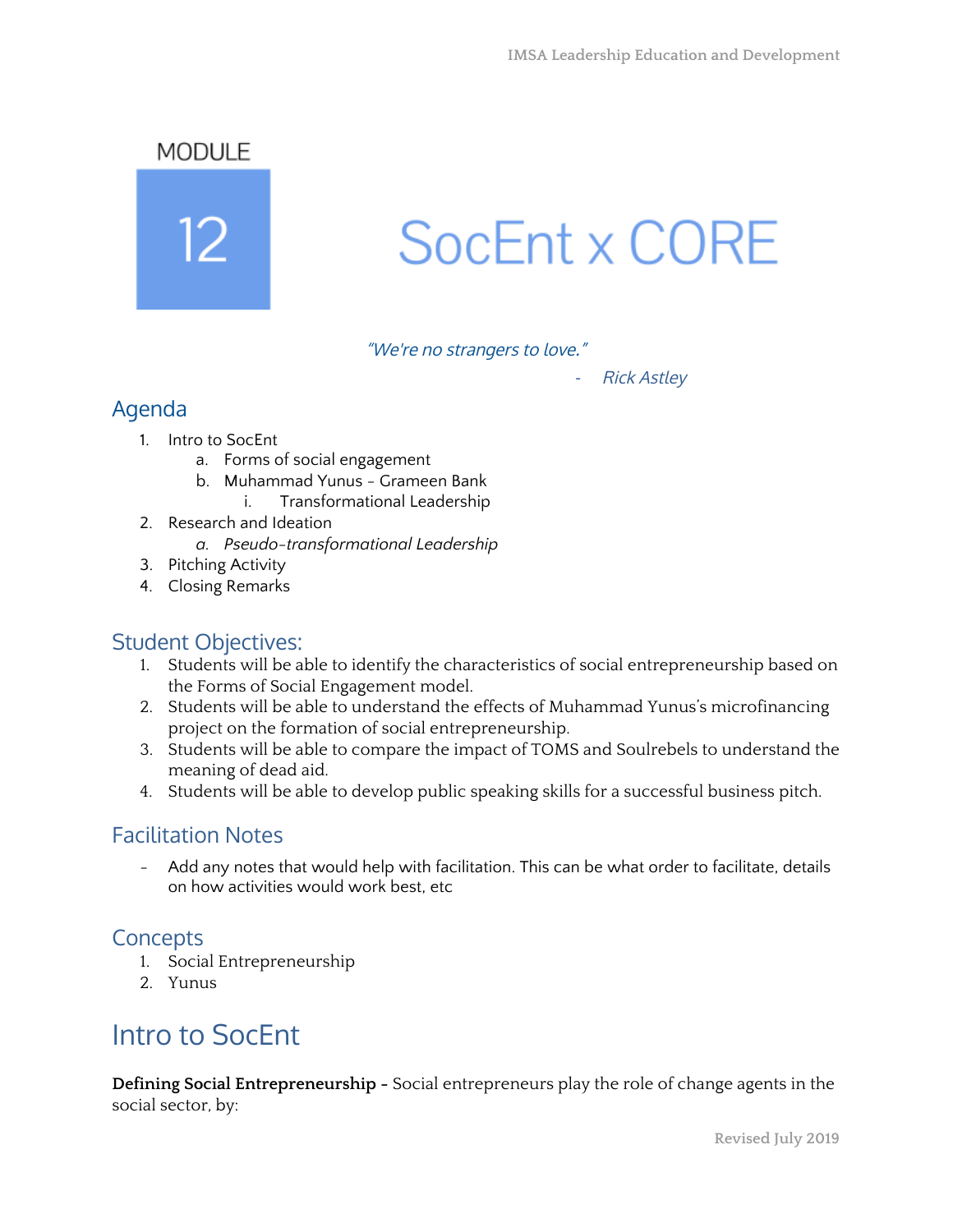- Adopting a mission to create and sustain social value (not just private value),
- Recognizing and relentlessly pursuing new opportunities to serve that mission,
- Engaging in a process of continuous innovation, adaptation, and learning,
- Acting boldly without being limited by resources currently in hand, and
- Exhibiting heightened accountability to the constituencies served and for the outcomes created.

Dees, Gregory J. The Meaning of "Social Entrepreneurship" | Duke I&E. entrepreneurship.duke.edu/news-item/the-meaning-of-social-entrepreneurship/.



**Forms of Social Engagement -** The forms of social engagement are social service provision, social entrepreneurship, and social activism. Social service provisions create a direct impact on people, yet do nothing to change the world around the people they affect. For example, food stamps can directly help person A get groceries, yet it doesn't change the fact that they're paid minimum wage. Social activism works to change the world around the people affected, yet does nothing to directly help those people. For example, one could organize a protest to raise the minimum wage. Maybe that will eventually make it happen, but it did nothing to feed person A. Social entrepreneurial ventures work to directly help people and change the world around them. Through a business, person A can get fed and paid more. SocEnt is short for Social Entrepreneurship- the real way problems in communities are solved. Social entrepreneurial ventures, or SEVs, use entrepreneurial values to sustain a social cause.

**Mohammad Yunus** - Yunus is a Bangladeshi social entrepreneur and economist who was awarded the Nobel Peace Prize for founding the Grameen Bank. Through his venture, he pioneered the concept of microfinance, which led to the birth of social entrepreneurship. He was fueled by the belief that credit is a fundamental human right. By successfully melding capitalism with social responsibility, he created a microcredit institution committed to providing small amounts of capital to the poor for self-employment. To pursue this goal, Yunus secured a loan from Janata Bank, in December 1976, to lend to the poor. On October 1, 1983, his pilot project began operations as a full-fledged bank for poor Bangladeshis and it was

**Revised July 2019**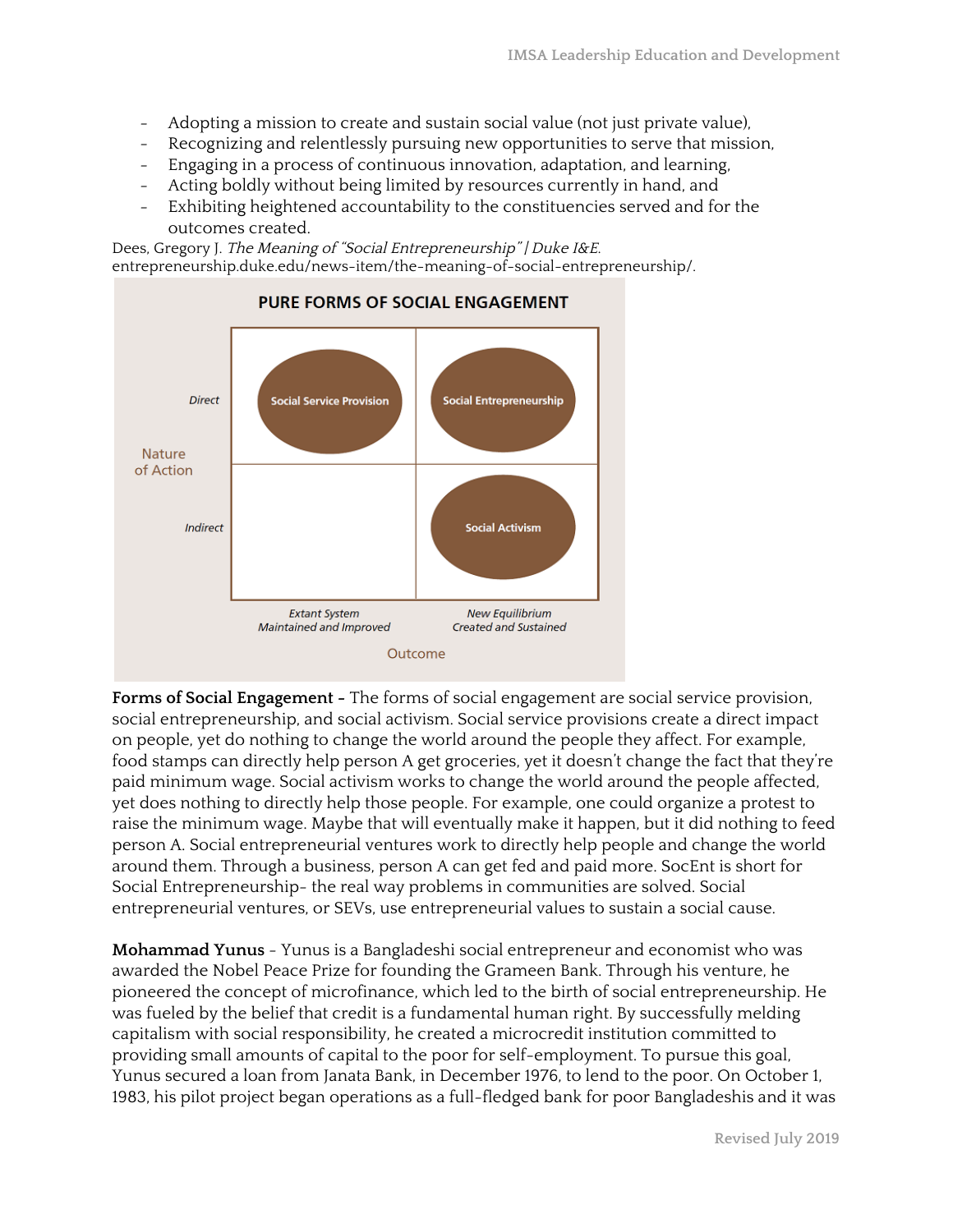named Grameen Bank.

Video - Yunus, Muhammad. "Grameen Bank at a Glance." YouTube, 6 Sept. 2011, www.youtube.com/watch?v=MgYes4bA7oM. Accessed 15 Aug. 2019.

### Transformational Leadership Review and Connection

Transformational Leadership is leadership as a process that transforms and changes people. In this type of leadership, a heavy focus is placed on the connection between the leader and the follower. The leader inspires followers to make changes within themselves and reach their highest potential. In the process, the leader themselves is also changed.

This is emulated through Mohammad Yunus as through his venture with Grameen Bank he was able to change the lives of many with just 27 dollars. He also improved as he continually thought about the improvement of others.

### Research and Ideation

**Resources: SoleRebels vs. Toms**

Reed, Russell. One-for-None: Aid Dependency and the "TOMS Model" | Harvard Political Review. 22 Mar. 2017, [harvardpolitics.com/world/one-for-none/](http://www.harvardpolitics.com/world/one-for-none/).

Kelsey. "The Problem with TOMS Shoes and Its Critics." Kelsey Timmerman, 31 Oct. 2013, [whereamiwearing.com/2011/04/toms-shoes](http://whereamiwearing.com/2011/04/toms-shoes/). Accessed 15 Aug. 2019.

Mycoskie, Blake. "How I Did It: The TOMS Story." Entrepreneur, 2011, [www.entrepreneur.com/article/220350.](http://www.entrepreneur.com/article/220350) Accessed 15 Aug. 2019.

#### **Argentina**

"Children of Argentina - Humanium." Humanium, 2011, [www.humanium.org/en/argentina/.](http://www.humanium.org/en/argentina/) Accessed 15 Aug. 2019.

#### **Crash Course: Game Setup**

The instructions for the game are below. Here is some background information to help facilitators answer students' questions.

You are in Argentina. 19% of children in Argentina do not go to school.

Many students in the local area lack shoes. Due to the hazardous terrain, some students avoided attending school. Students are highly dependent upon a local organization that supplies free donations of shoes. However, these shoes frequently do not come in the correct sizes, even when they arrive in sufficient quantities.

Students' lack of shoes originates from financial struggles. When the Argentinian economy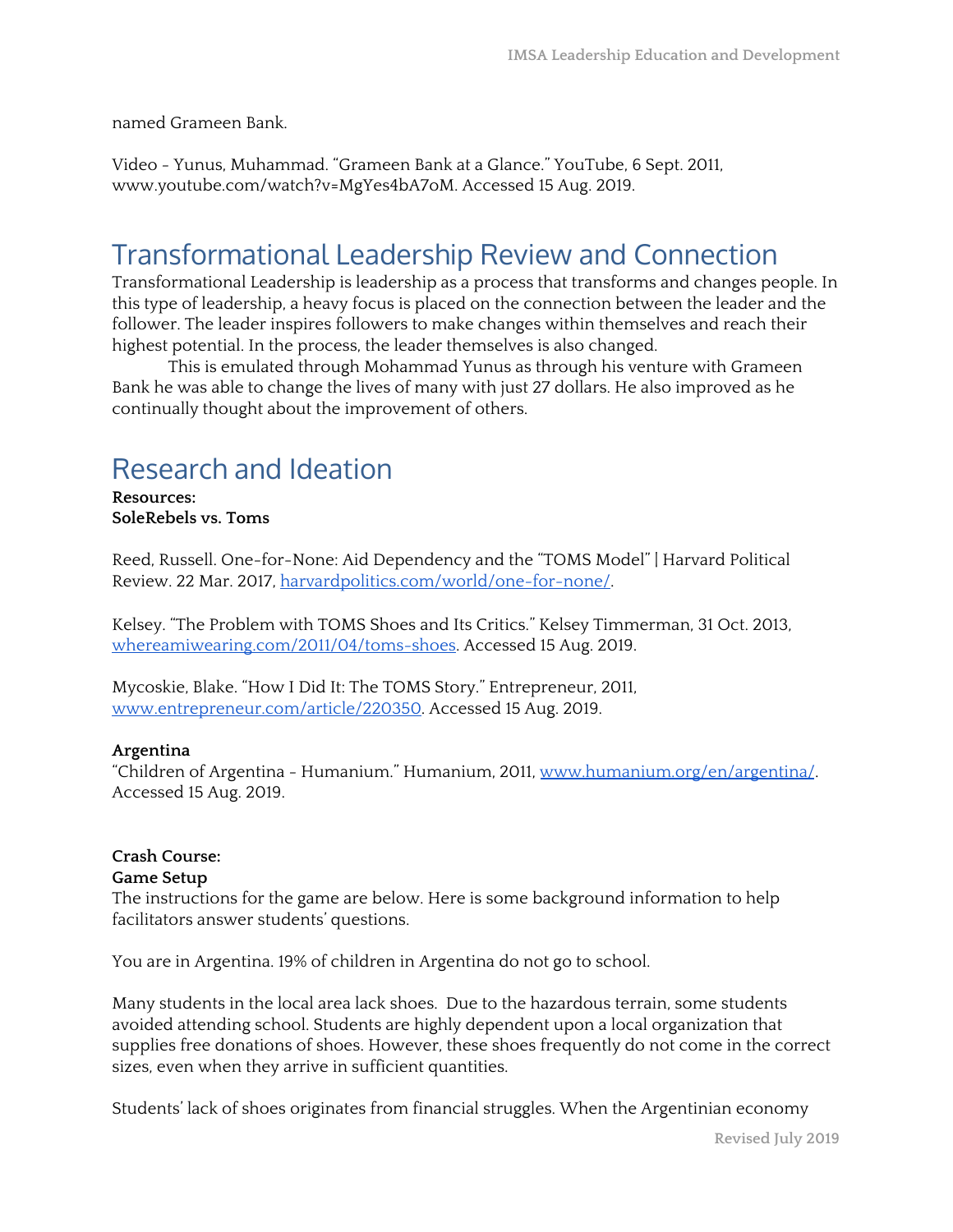collapsed in the late 1990s, funding for public education was greatly reduced and working adults lost their jobs. Children from poor families were first to be affected and were forced the sacrifice their education ("Children of Argentina").

#### **TOMS and SoleRebels Comparison**

TOMS is a for-profit company that employs the buy-one-give-one model for selling shoes. When one purchase is made, TOMS donates one shoe to a person in a developing country, such as Argentina or Kenya. The founder, Blake Mycoskie, was inspired by the hardships he witnessed among Argentinian children who lacked shoes and therefore, were not able to attend school (Mycoskie). Although his organization provides a seemingly logical solution to improving the well-being of impoverished children, it fails to address the root causes of poverty. When TOMS collaborated with an outside research group to evaluate the effectiveness of their donations, they found that it did not improve their "overall shoelessness, shoe ownership (older shoes were presumably thrown away), general health, foot health, or self esteem."Furthermore, the massive flow of goods into the area harmed local businesses over an extended period of time (Reed).

Although TOMS's model is focused on giveaways, Solerebels is focused on creating jobs. Solerebels sells shoes created by Ethiopian workers who are paid 4x the wages of other garment workers. Solerebels is a sustainable business as instead of just giving the children shoes, they are giving their parents the means to a secure job that will enable them to purchase shoes for a lifetime (Timmerman).

TOMS may have not been able to truly tackle the pain point as they thought the problem was shoelessness. However, poverty that prevents children from going to school and gaining an education. TOMS is in no way a malicious company, but it focused on the wrong pain point with good intentions..

#### **Directions:**

- 1. Introduce the problem: 19% of children in Argentina do not go to school. (See crash course for more information about the problem)
- 2. Have each group go to the board to devise solutions.
- 3. Walk around and check on each groups' progress. Ask for their solution and evaluate the effectiveness. Encourage questions.
- 4. Once one group proposes an adequate solution or time runs out, end the activity.
- 5. Compare TOMs and SoleRebels and relate their approaches to the original problem. Being up the concepts of dead aid and sustainability.

#### **Discussion Questions:**

- 1. What types of questions assisted you in understanding the problem?
- 2. What made some solutions "better" than others?
- 3. Now knowing the differences between TOMs and SoleRebels, how would you modify your solutions? Would you modify them?

# Pitching Activity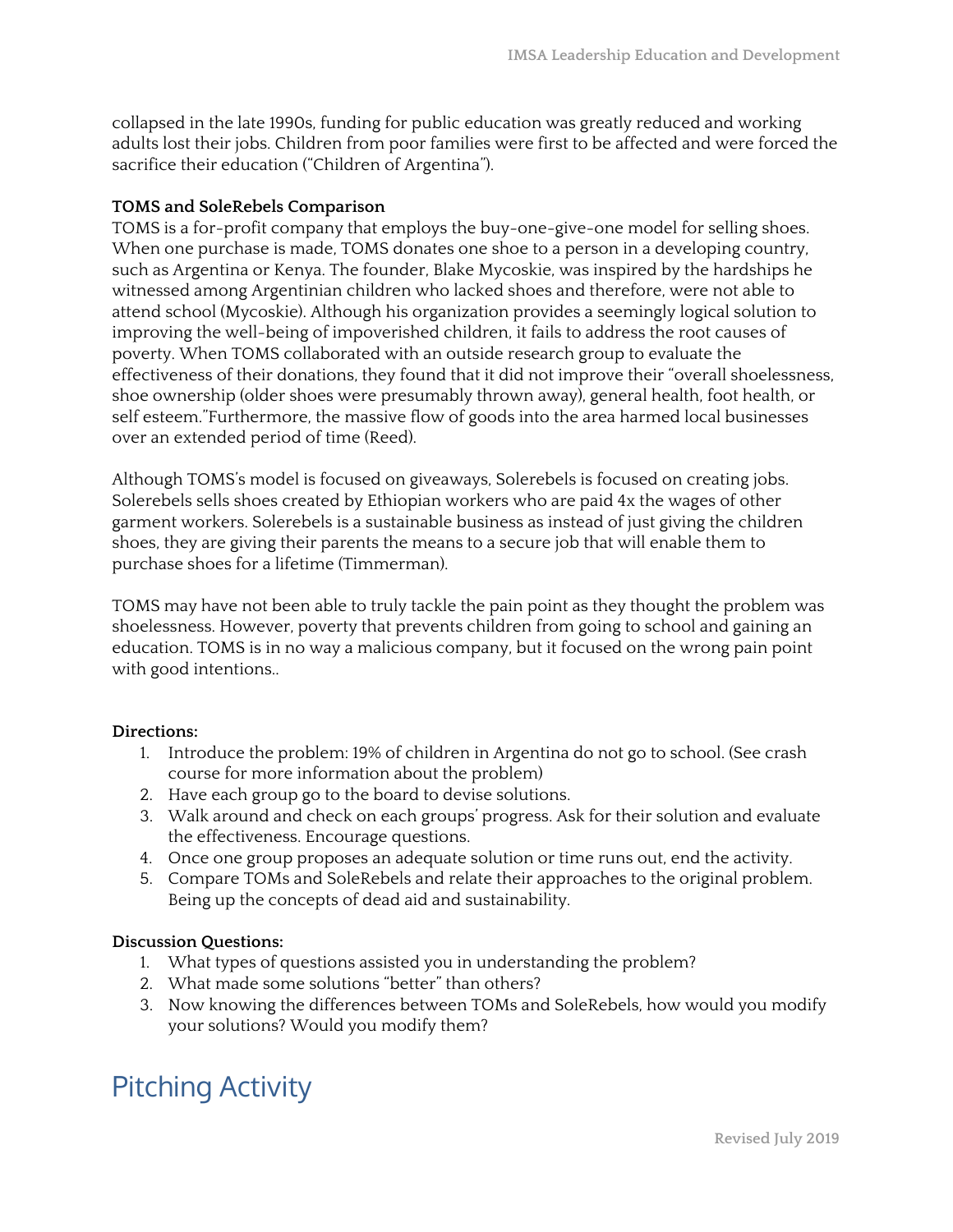#### **Resources:**

Items!

#### **Directions:**

Ask for five volunteers from the class. Give students 2 minutes to prep and 2 minutes to pitch on one of the five SEV examples without background.

- 1. KisumuKrafts Give them cards
	- a. KismuKrafts is a non-profit venture working to offer women in Kisumu, Kenya a path to gain self-sustainability by selling their handmade jewelry, cards, and other crafts. They became so successful they were invited to take a trip to Kenya this past January.
- 2. Kode.io A laptop/line of code
	- a. Kode.io is a student-run IMSA program that hopes to teach under-privledged middle school students coding in the Aurora area.
- 3. School Board the classroom whiteboard
	- a. School Board is a LMS (learning management system) tool using data analytics on student questions to develop a curriculum based on the student needs.
- 4. Trash Cans either lug one of those trash cans with multiple slots into the room or have them pitch a regular trash can
	- a. These recycling bins with multiple slots are scattered throughout the IMSA main building. They began as an idea in SocEnt and admin implemented them in recent years.
- 5. Chess Board large chess piece
	- a. The chessboard on the floor of the Old Cafe used as a way to entertain students.

# Closing Remarks

- Today you may have not noticed, but you went through the process SocEnt does throughout the semester. In the first activity we covered research and ideation and finally the presentation by covering pitching!
- SocEnt a culmination of the other electives, activism in the form of EnAct and data in Impact, and more. We embody the research aspect of Impact and further the basis of EnAct to execute a promising, sustainable solutions to social issues. SocEnt gives you the tools to create something bigger than yourself by giving you the resources of an extensive network of business leaders to interview and gain insight as early as the third module: the SocEnt Networking Fair. We also give you the ability to interact with your target audience and collect data to further improve your venture. SocEnt is unique in that there are networking opportunities as we cover not only basic concepts like eleMENT, we go in depth on concepts such as market research, mvp development, scaling, structures, marketing, and financial strategies, some being covered by leading professionals in their respective fields. [end with personal fulfillment reasons]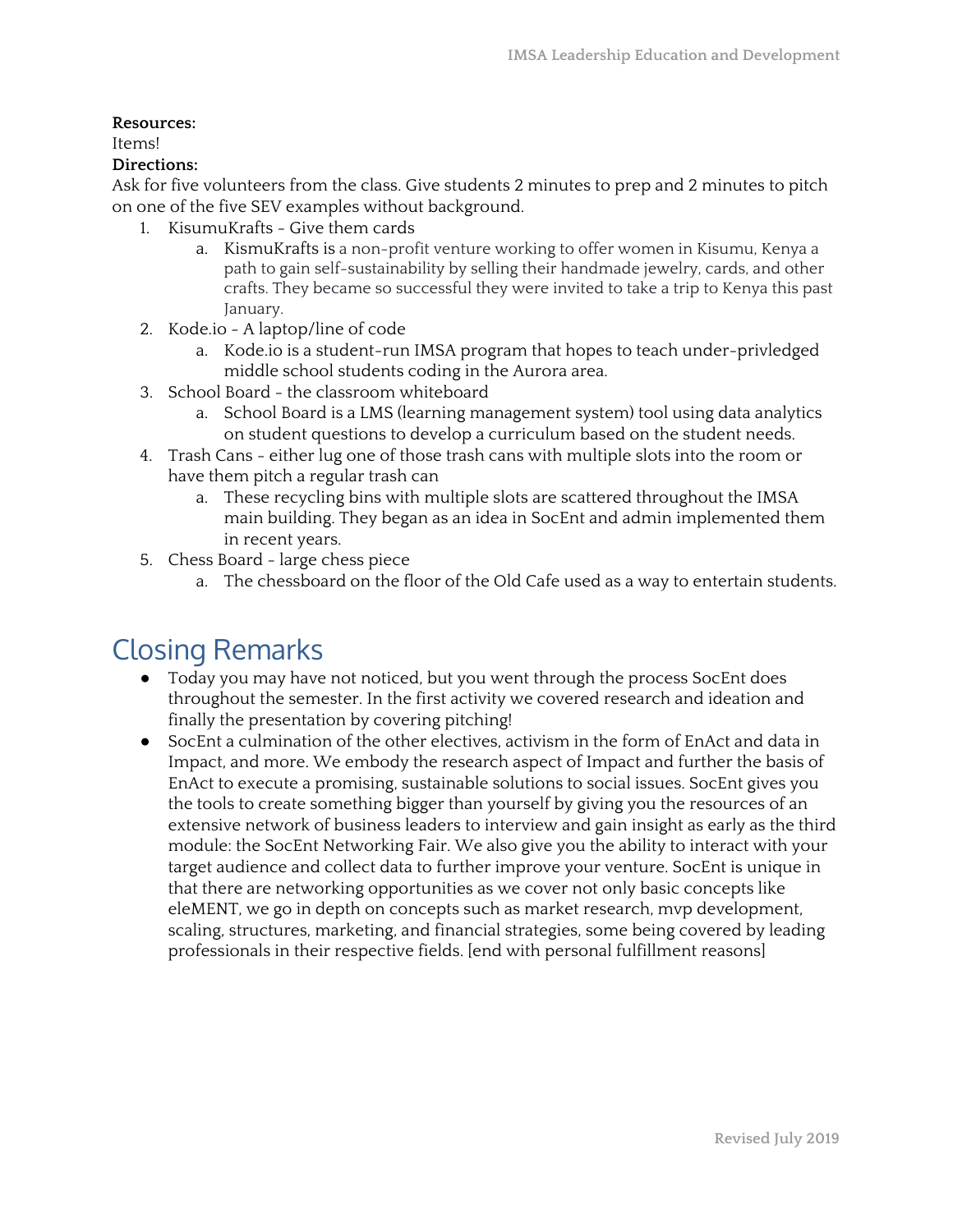